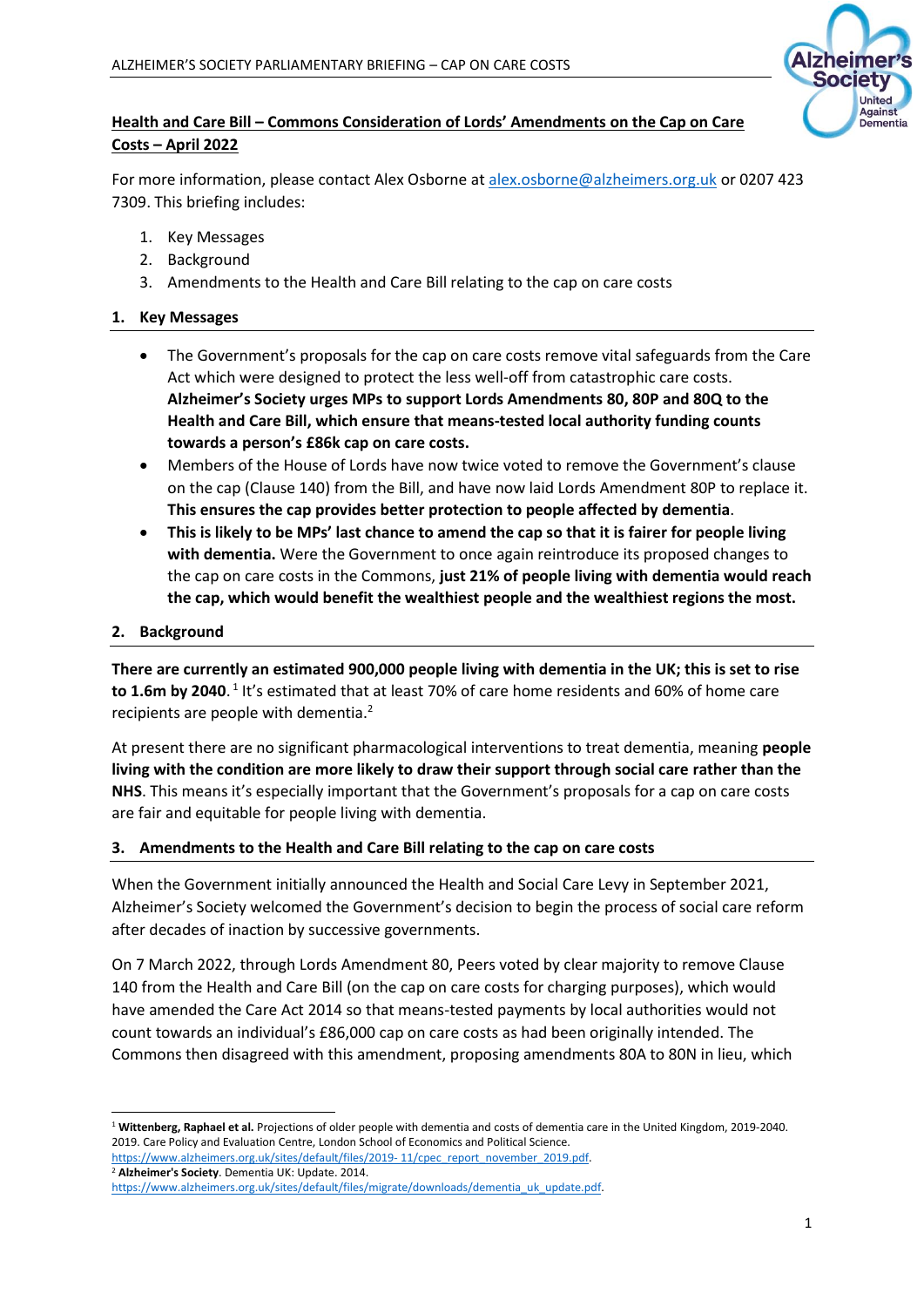

have in turn been disagreed by Peers, who voted to insist upon Amendment 80 and to propose Amendments 80P and 80Q in lieu.

**Alzheimer's Society supports the Lords' efforts to push through amendments 80, 80P and 80Q, and encourages MPs to back these amendments.** The Government's proposed changes to the cap (which mean only an individual's own contributions towards their care costs count towards the £86k cap) significantly water down its initial proposals for reform and would result in a cap that is disproportionately detrimental to people with dementia with fewer assets.

In allowing only contributions that individuals have made themselves towards personal care to count towards the £86,000 cap, **the Government would remove vital safeguards from the Care Act which were specifically introduced to protect the less well-off from catastrophic care costs.** These changes would mean that those with assets between £20,000 and £186,000 would do less well under the Government's cap proposals than under those proposed by the Dilnot Commission and included in the Care Act 2014.<sup>3</sup> Such changes could also mean it could take people drawing on care **double the amount of time to reach the cap compared to Dilnot's original proposals**.

# **Just 21% of people with dementia who begin to draw on social care from 2023 would reach the £86k cap if means-tested local authority funding was not counted towards this cap, which would also see those with the highest levels of wealth benefitting the most.**

Whereas those with high levels of wealth would contribute a smaller proportion of their wealth towards the cap, those with low levels of wealth would contribute a significantly higher proportion of their overall wealth while also progressing more slowly towards the cap. Were the Government to reintroduce changes to the cap that have been voted out in the Lords, there would be a fundamental unfairness and inequity to the cap policy, as per the graphs below.



|                          | <b>Quintile 1</b><br>(least<br>wealthy) | <b>Quintile 2</b> | <b>Quintile 3</b> | <b>Quintile 4</b> | <b>Quintile 5</b><br>(wealthiest) |
|--------------------------|-----------------------------------------|-------------------|-------------------|-------------------|-----------------------------------|
| Government's<br>proposal | 13%                                     | 16%               | 20%               | 24%               | 28%                               |
| Dilnot model             | 51%                                     | 52%               | 53%               | 57%               | 56%                               |

<sup>3</sup> Sir Andrew Dilnot CBE; oral evidence to the Treasury Select Committee, 18<sup>th</sup> November 2021. [https://committees.parliament.uk/oralevidence/3038/pdf.](https://committees.parliament.uk/oralevidence/3038/pdf)